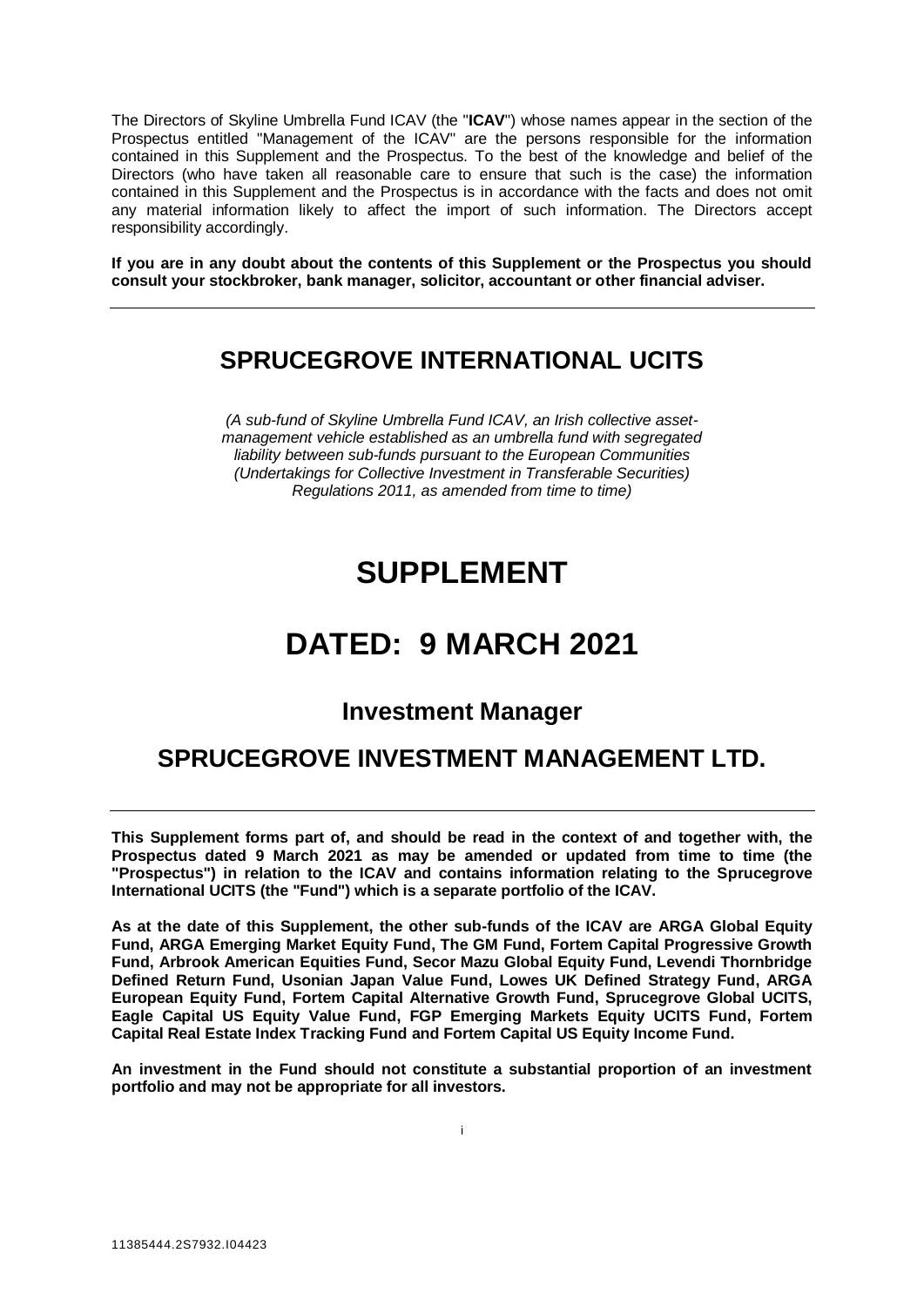# **TABLE OF CONTENTS**

| <b>CLAUSE</b> | <b>PAGE</b> |
|---------------|-------------|
|               |             |
|               |             |
|               |             |
|               |             |
|               |             |
|               |             |
|               |             |
|               |             |
|               |             |
|               |             |
|               |             |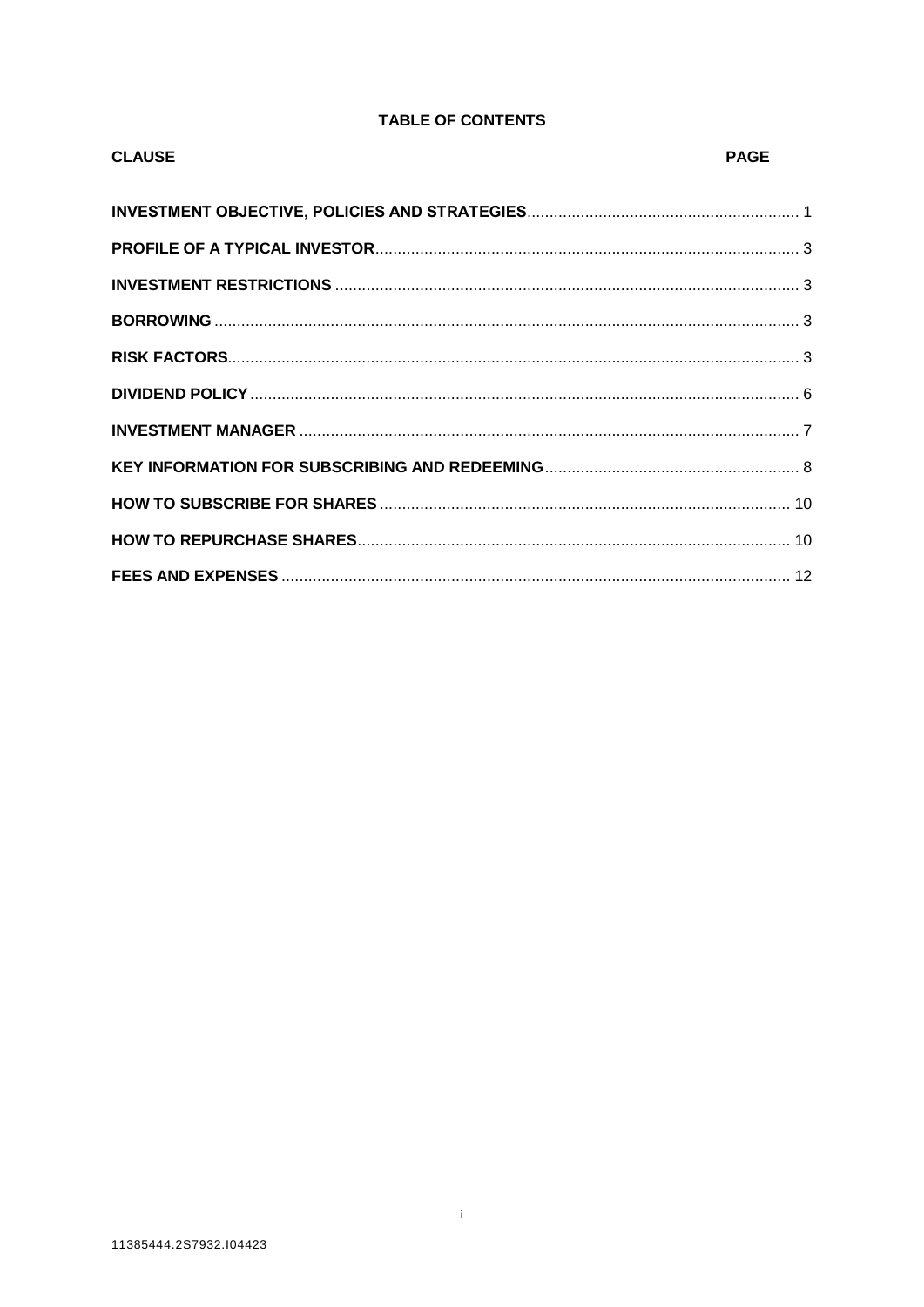# **INVESTMENT OBJECTIVE, POLICIES AND STRATEGIES**

#### <span id="page-2-0"></span>**Investment Objective**

The investment objective of the Fund is to maximize the long term rate of return while seeking to preserve the investment capital of the Fund.

There is no guarantee or assurance that the investment objective of the Fund will actually be achieved.

#### **Investment Policy**

The Fund will primarily invest in publicly traded equity securities and equity related securities namely preferred stocks and rights, American Depository Receipts (ADRs) and Global Depository Receipts (GDRs). The equities in which the Fund invests will be listed and/or traded on the Markets set out in Appendix I of the Prospectus where applicable. The Fund will primarily invest in the European and Asia/Pacific countries represented in the MSCI Europe, Australasia and the Far East ("EAFE") Index.

On an exceptional basis the fund may receive warrants as a result of a corporate action. The Investment Manager will seek to divest of such warrants acting in the best interests of shareholders.

For cash and risk management purposes, the Fund may also seek to hold up to 10% in ancillary liquid assets such as cash and cash equivalents (including but not limited to short term fixed income, short term money market instruments, commercial paper, certificates of deposit, treasury bills, U.S. Government securities and non U.S. currencies).

The Fund will seek to invest a minimum of 90% of its Net Asset Value in equities and equity related securities at all times.

The Fund will be diversified by region, country, sector and company holdings. The Fund will seek to invest in a minimum of three countries from the MSCI EAFE Europe region and three countries from MSCI EAFE Asia/Pacific region at all times. The Fund will seek to maintain the following minimum and maximum country weightings:

| Japan                           | 5%-50% of the Net Asset Value  |
|---------------------------------|--------------------------------|
| United Kingdom                  | 10%-50% of the Net Asset Value |
| Canada                          | 0%-10% of the Net Asset Value  |
| <b>United States</b>            | Excluded                       |
| Other EAFE countries            | 0%-15% of the Net Asset Value  |
| <b>Total Non-EAFE countries</b> | 0%-15% of the Net Asset Value  |
| (excluding Canada)              |                                |
| <b>Total Non-EAFE countries</b> | 0%-20% of the Net Asset Value  |

The Fund shall use the MSCI EAFE Europe index solely to determine which jurisdictions it will consider investing in.

The Fund will seek to invest in a minimum of seven of the eleven MSCI sectors<sup>1</sup> and a maximum of 25% of the Net Asset Value in an individual industry at all times. The Fund will seek to invest in a minimum of 40 companies and will seek to limit investment in any one company to no more than a maximum of 5% of the Net Asset Value. The Fund may also seek to limit maximum ownership of any

l <sup>1</sup> The eleven MSCI sectors are energy, materials, industrials, consumer discretionary, consumer staples, health care, financials, information technology, communication services, utilities and real estate.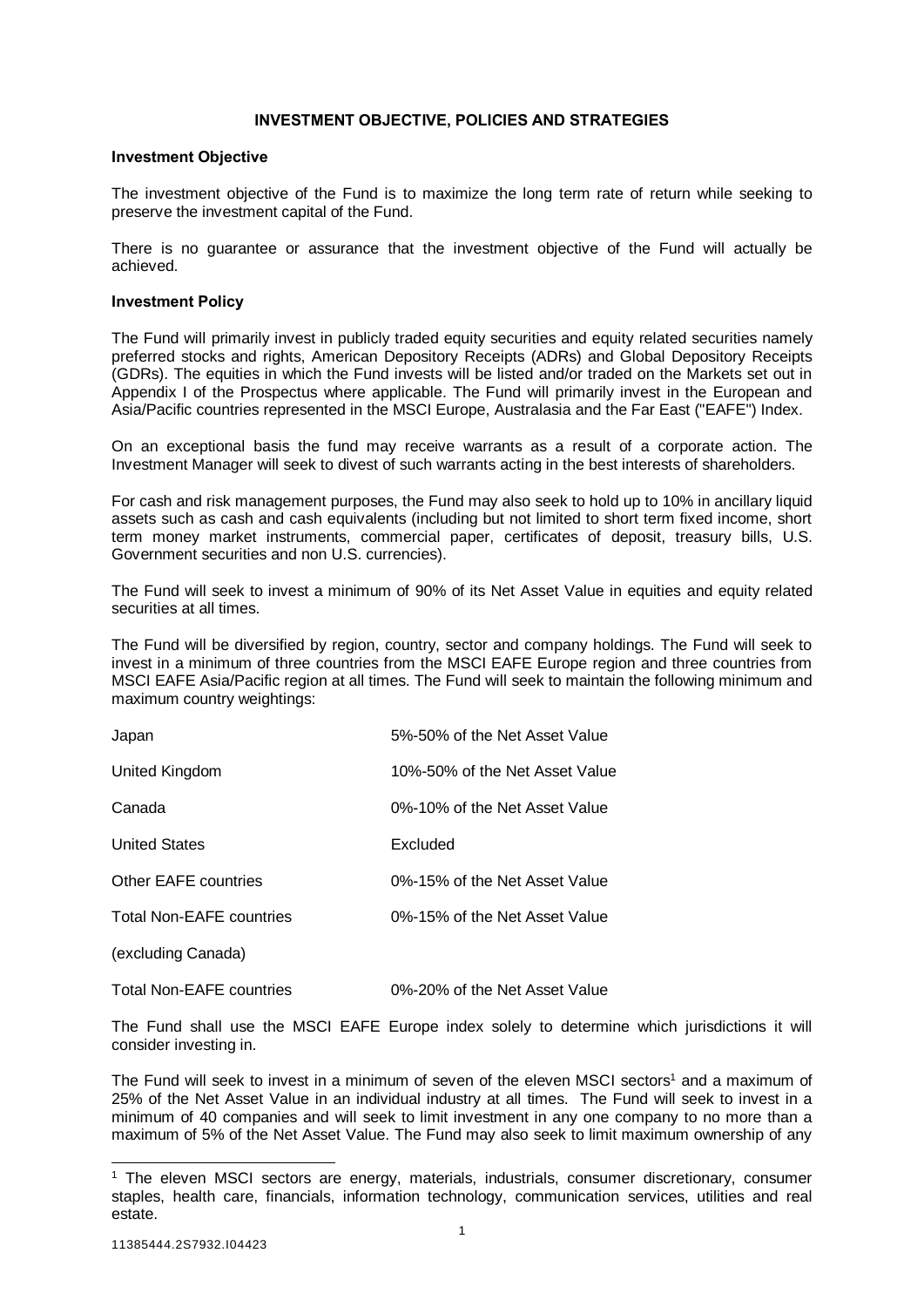company to the lesser of 5% of the outstanding shares in the company or 10% of the free float (the portion of shares of the company that are in the hands of public investors as opposed to locked-in stock held by promoters, company officers, controlling-interest investors, or government).

The Fund shall at all times have the flexibility to deviate from its normal exposures outlined above. It is anticipated that any such deviations from its normal exposures shall be for short periods only.

The Investment Manager uses its discretion as to when to invest in these asset classes, based on the Investment Manager's investment process described below, which considers conditions in equity markets and may reduce the effects of the volatility of equity markets on the Fund's portfolio and preserve the capital of the Fund.

# **Investment Process**

The Investment Manager follows a bottom-up, value-oriented approach with a focus on the following factors:

- For purchases: attractive valuations and a history of financial performance, a secure financial position, reputable management, and long term growth opportunity in terms of sales and earnings.
- For sales: an adverse change in the fundamentals of the company and a valuation that the Investment Manager believes exceeds the company's intrinsic value.

The Investment Manager employs sound internal investment research as a cornerstone of their investment management process. It is the Investment Managers belief that each investment should be based on thorough internal research, offer safety of capital, and promise a satisfactory long term rate of return.

The Investment manager has a working list of approximately 350 companies (the "Working List") that must meet their quality criteria. The Investment Manager considers the following criteria to identify companies on the Working List: nature of industry; competitive position, historical growth; historical profitability; financial position; growth outlook; management; and environmental, social and governance considerations. The Investment Manager considers the MSCI ESG Ratings, which provides evaluations of individual company environmental, social and governance standards and ranks them relative to their local market and to MSCI's global universe. The Working list is valued on an ongoing basis and should a company on the Working List change in value, the Investment Manager may make a decision to invest, increase an existing investment or divest.

The Fund does not currently use financial derivative instruments (FDI). If the Fund proposes to use financial derivative instruments in the future the Supplement will be updated accordingly and a risk management process will be prepared and submitted to the Central Bank in accordance with Central Bank UCITS Regulations/Guidance prior to the Fund engaging in FDI transactions.

# **Sustainable Investment**

For the purposes of Regulation (EU) 2019/2088 of the European Parliament and of the Council of 27 November 2019 on sustainability-related disclosures in the financial services sector (the "SFDR"), the Supplement has been drafted with the intention of complying with the disclosure requirements of Article 6 and Article 8 of the SFDR, however, noting the relevant regulatory technical standards are not yet available.

The Fund aims to promote environmental, social, and governance ("ESG") characteristics through its investment selection process as described above. ESG characteristics are defined as environmental, social or governance criteria that have a positive environmental and/or social impact. The Investment Manager selects investments based on their quality criteria which reflects that a company's profitability, financial strength, sustainability of competitive advantages, growth prospects and reputable management are critical markers of quality, however, it also recognises that these markers can be utilised to evaluate and score a company on ESG factors.

The Investment Manager is a signatory to the UN Principles for Responsible Investment ("UNPRI"),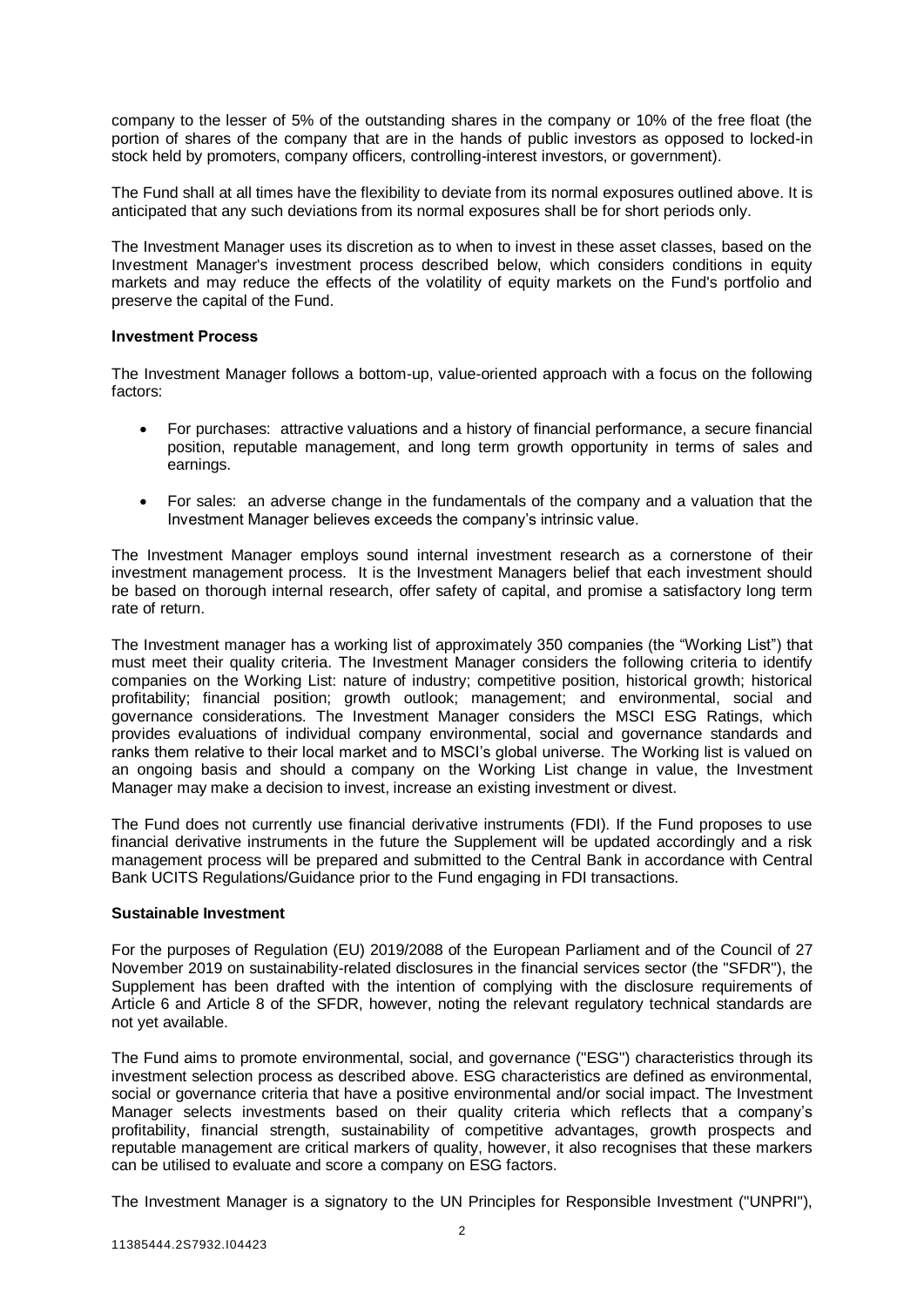thereby undertaking to incorporate ESG issues into its analysis and decision-making processes in the investment area. The Investment Manager incorporates the principles of UNPRI in its evaluation of the environmental, social and governance considerations that are most relevant to a company's ability to sustain their quality ranking. The Investment Manager also considers the MSCI ESG Ratings as described above. ESG considerations are factored throughout the Investment Manager's fundamental analysis used to select companies for the Working List.

The Investment Manager integrates ESG into their ongoing discussions with the companies in which they invest including meeting with Corporate Social Responsibility (CSR) representatives and discussing the executive remuneration and ESG factors with management. If through these engagements the Investment Manager's view of a company's relevant characteristics changes, their score will be updated accordingly and their position on the Working List evaluated.

# **Leverage of the Fund**

The Fund employs the commitment approach in measuring its global exposure. The Fund does not intend to employ any leverage.

# **PROFILE OF A TYPICAL INVESTOR**

<span id="page-4-0"></span>The Fund is suitable for investors who are willing to tolerate the medium to high risks of investing in international equity and who are seeking long-term capital appreciation.

# **INVESTMENT RESTRICTIONS**

<span id="page-4-1"></span>The general investment restrictions set out under the heading Investment Restrictions in the Prospectus are deemed to apply at the time of purchase of the Investments. If such limits are exceeded for reasons beyond the control of the ICAV, or as a result of the exercise of subscription rights, the ICAV must adopt, as a priority objective, the remedying of the situation, taking due account of the interests of Shareholders.

#### **BORROWING**

<span id="page-4-2"></span>In accordance with the general provisions set out in the Prospectus under the heading Borrowing and Lending Powers, the Fund may borrow up to 10% of its total Net Asset Value on a temporary basis and not for speculative purposes.

#### **RISK FACTORS**

<span id="page-4-3"></span>Investment in the Fund carries with it a degree of risk including, but not limited to, the risks described in the "Risk Factors" section of the Prospectus. These investment risks are not purported to be exhaustive and potential investors should review the Prospectus and this Supplement carefully and consult with their professional advisers before making an application for Shares. There can be no assurance that the Fund will achieve its investment objective. The following additional risks apply to the Fund:

**The value of investments and income from them can go down as well as up (this may partly be the result of exchange rate fluctuations in investments which have an exposure to foreign currencies) and investors may not get back the full amount invested. An investment in the Fund should not constitute a substantial proportion of an investment portfolio and may not be appropriate for all investors.** 

# **Market Risks in General**

The Investment Manager's strategies are subject to some dimension of market risk, including, but not limited to, directional price movements, deviations from historical pricing relationships, changes in the regulatory environment and changes in market volatility.

The particular or general types of market conditions in which the Fund may incur losses or experience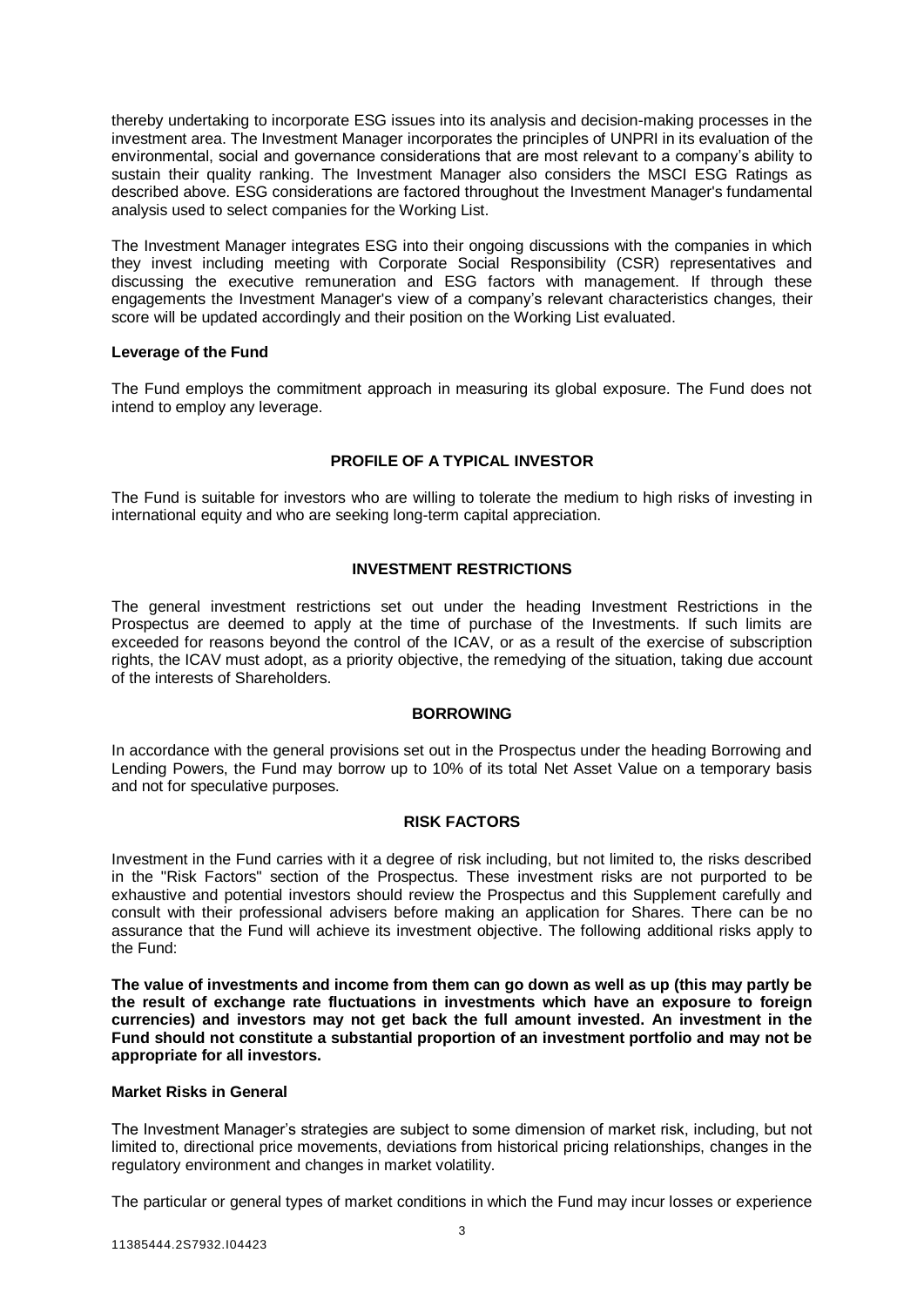unexpected performance volatility cannot be predicted, and the Fund may materially underperform other investment funds with substantially similar investment objectives and approaches.

# **Equity Securities**

The Fund's equity investments may involve substantial risks and may be subject to wide and sudden fluctuations in market value, with a resulting fluctuation in the amount of profits and losses. Equity prices are directly affected by issuer specific events, as well as general market conditions. Equity investments are subordinate to the claims of an issuer's creditors and, to the extent such securities are common securities, preferred stockholders. Dividends customarily paid to equity holders can be suspended or cancelled at any time. In addition, in many countries, investing in common stocks is subject to heightened regulatory and self regulatory scrutiny as compared to investing in debt or other financial instruments. For the foregoing reasons, investments in equity securities can be highly speculative and carry a substantial risk of loss of principal.

#### **Material Non-Public Information**

From time to time, the Investment Manager may come into possession of what it reasonably believes may be determined to be material non-public information concerning the issuer of a security held by the Fund or any of such issuer's affiliates. Under applicable securities laws, this may limit the Investment Manager's flexibility to buy or sell such security for the Fund and other accounts and funds managed by the Investment Manager. Such limitations on the Investment Manager's ability to trade could have an adverse affect on the Fund. Although the Investment Manager has adopted procedures to monitor the receipt of material non-public information, there is no guarantee that the Investment Manager will know whether an employee of the Investment Manager is in possession of material non-public information or will be able to prevent such information from being used for the benefit or detriment of the Fund.

Receipt of material non-public information about the Fund's investments may restrict the ability of the Fund to satisfy withdrawal requests. If a withdrawal request is received by the Fund during a period when trading restrictions are imposed on the Fund due to the Investment Manager's reasonable determination that it is in possession of material non-public information regarding the Fund's investment, the Fund may suspend withdrawals.

#### **Reliance on Corporate Management and Financial Reporting**

The Investment Manager will rely on the financial information made available by the issuers in which the Fund will invest. The Investment Manager has no ability to independently verify the financial information disseminated by the numerous issuers in which the Fund may invest and is dependent upon the integrity of both the management of these issuers and the financial reporting process in general. Corporate mismanagement, fraud and accounting irregularities relating to the issuers of investments held by the Fund may result in material losses. Equity prices are particularly vulnerable to corporate mismanagement.

#### **Emerging Markets Investing**

The Fund may invest a portion of its assets in the securities of, or instruments providing exposure to, less developed countries or countries with new or developing capital markets ("Emerging Markets"). The Fund will not invest more than 20% in emerging markets.

The value of Emerging Market currencies and securities may be drastically affected by political developments in the country of issuance. In addition, the existing governments in the relevant countries could take actions that could have a negative impact on the Fund, including nationalization, expropriation, imposition of confiscatory taxation or regulatory or imposition of withholding taxes on interest payments.

Some of the countries in which the Fund may invest have experienced political, economic and/or social instability. Many such countries have also experienced dramatic swings in the value of their national currency. There can be no assurance that such instability or such fluctuations will not occur in the future and, if they do occur, that they will not have a substantial adverse effect on the performance of the Fund.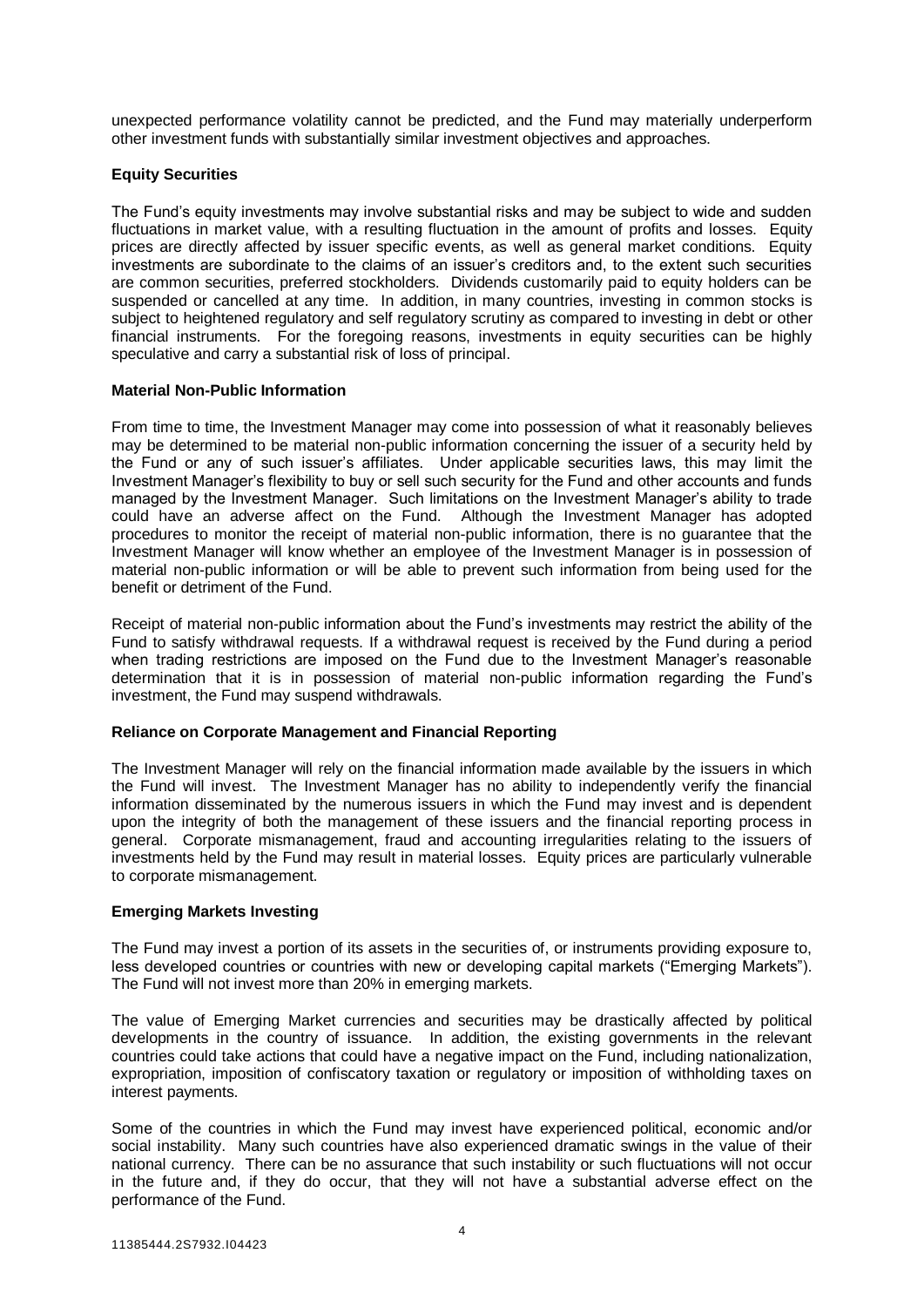The economies of many of the Emerging Market countries are still in the early stages of modern development and are subject to abrupt and unexpected change. In many cases, governments retain a high degree of direct control over the economy and may take actions having sudden and widespread effects. Also, many Emerging Market country economies have a high dependence on a small group of markets or even a single market. Emerging Market countries also tend to have periods of high inflation and high interest rates, as well as substantial volatility in interest rates, which could affect the Fund adversely.

Foreign investment in the Emerging Market countries is in some cases restricted. Many of these countries have non convertible currencies and the value of investments may be affected by fluctuation in available currency rates and exchange control regulations. The remittance of profits may therefore be restricted, and the Fund may utilize swaps and other forms of indirect investment to access such markets. Moreover, the banking systems in these countries are not fully developed and considerable delays may occur in the transfer of funds within, and the remittance of monies out of, Emerging Market countries.

Certain Emerging Markets countries are particularly likely to require identifying information about entities and persons who have direct, or even indirect, exposure to the securities of issuers in those countries. This may result in the Fund being asked to provide information about investors to Emerging Market regulators or to the brokers who are providing services to the Fund in connection with trading activities. Such information may include, but may not be limited to, the identities and addresses of the investors.

#### **American Depository Receipts and Global Depositary Receipts**

American Depository Receipts (ADRs) are depository receipts typically issued by a U.S. bank or trust company that evidence ownership of underlying equity securities issued by a foreign corporation. Global Depository Receipts (GDRs) are typically issued by foreign banks or trust companies, although they also may be issued by U.S. banks or trust companies, and evidence ownership of underlying equity securities issued by either a foreign or a United States corporation. Fees and expenses related to holding these securities along with fluctuations in foreign exchange rates and tax treaties could cause an ADR or GDR to be of lesser value than its underlying security. ADRs and GDRs may also entail the risk of loss as a result of the fact they may offer fewer legal rights than the underlying security or that the issuer changes its terms or terminates the ADR or GDR all together.

# **Currency Risk**

The Fund may invest in securities or other instruments denominated in currencies other than the US Dollar, the Fund's base currency. Such investments involve various currency risks, including unfavorable currency exchange rate developments and political or governmental intervention in currency trading or valuation. These risks are higher in Emerging Markets. The Fund may, but is not required to, hedge currency risk in the portfolio and there can be no assurance that if the Fund does hedge, that such hedging will be effective.

Because the Fund will determine its Net Asset Value in US Dollar, with respect to trading on non-US Dollar markets it is subject to the risk of fluctuation in the exchange rate between the local currency and US Dollars and to the possibility of exchange controls.

#### **Institutional and Counterparty Risk**

Institutions, such as brokerage firms, banks and broker dealers, generally have custody of the Fund's portfolio assets and may hold such assets in "street name." Bankruptcy or fraud at one of these institutions could impair the operational capabilities or the capital position of the Fund. The Fund attempts to limit its investment transactions to well capitalized and established banks and brokerage firms in an effort to mitigate such risks.

The recent events surrounding the bankruptcies or similar proceedings with respect to various parties have demonstrated the risk that assets which a trader such as the Fund believed were custodial under statutory and regulatory protections could be subject to various risks and not subject to certain protections.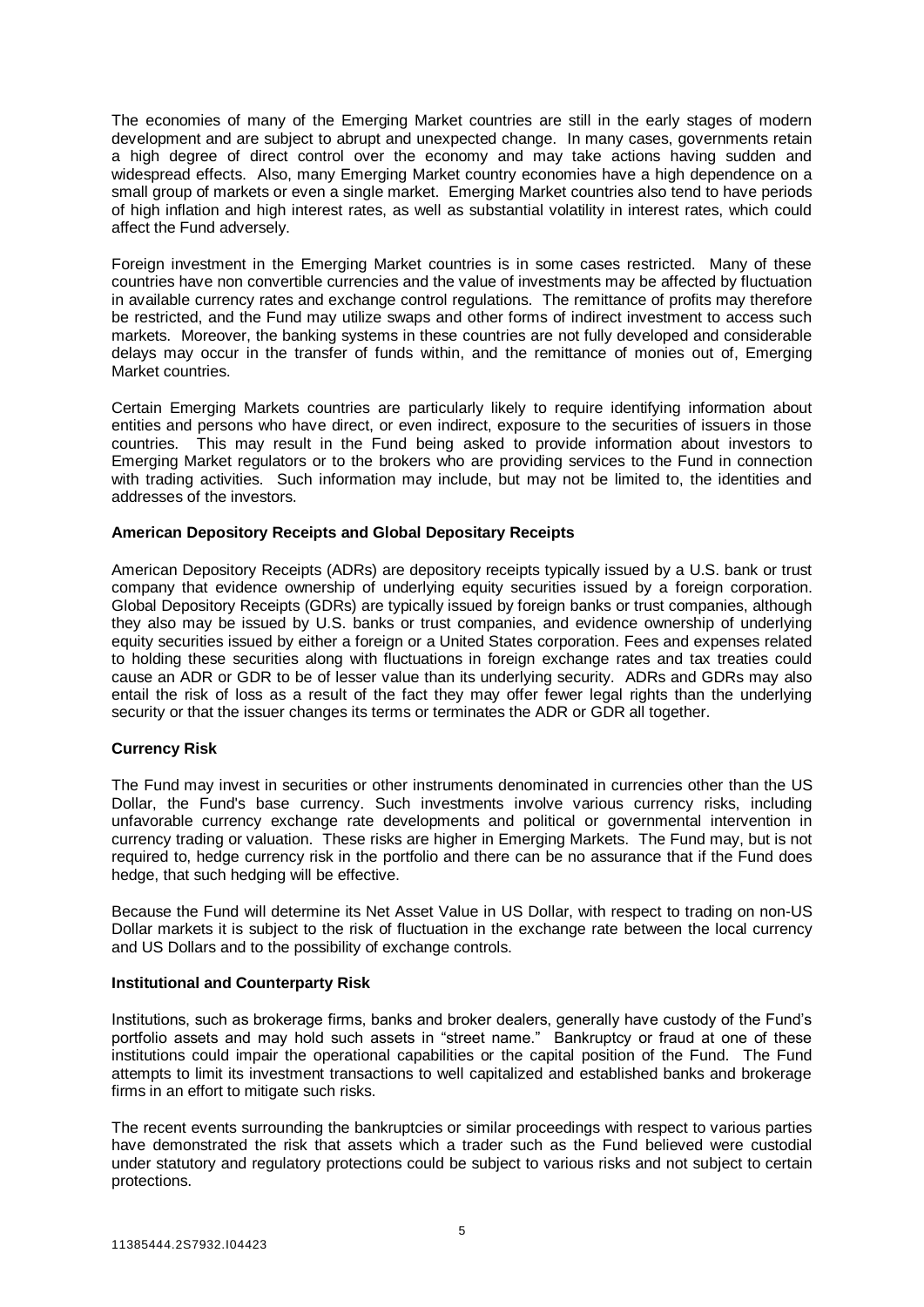The banks or brokerage firms selected to act as the Fund's custodians may become insolvent, causing the Fund to lose all or a portion of the funds or securities held by those custodians.

The Investment Manager is not restricted from dealing with any particular counterparty or from concentrating any or all transactions with one counterparty. The ability of the Investment Manager to transact business with any one or number of counterparties, the lack of any meaningful or independent evaluation of such counterparties' financial capabilities and the absence of a regulated market to facilitate settlement may increase the potential for losses by the Fund.

#### **Sustainability Risk**

Pursuant to the SFDR, the Fund is required to disclose the manner in which sustainability risks are integrated into the investment decision of the Fund and the results of the assessment of the likely impacts of sustainability risks on the returns of the Fund.

Such risks are principally linked to climate-related events resulting from climate change (the so-called physical risks) or to the society's response to climate change (the so-called transition risks), which may result in unanticipated losses that could affect the Funds' investments and financial condition. Social events (e.g. inequality, inclusiveness, labour relations, investment in human capital, accident prevention, changing customer behaviour, etc.) or governance shortcomings (e.g. recurrent significant breach of international agreements, bribery issues, products quality and safety, selling practices, etc.) may also translate into sustainability risks.

The Investment Manager integrates sustainability risks into its investment decision making and risk monitoring of the Fund to the extent that they represent potential or actual material risks and/or opportunities to maximising the long-term risk-adjusted returns. The Investment Manager's assessment is that integration of sustainability risks should help mitigate the potential material negative impact of such risks on the returns of the Fund, although there can be no assurance that all such risks will be mitigated.

#### **General risks associated with ESG investing**

Use of ESG criteria by the Investment Manager to select investments for the Fund involves a degree of subjectivity on the part of the Investment Manager. There can be no assurance that the ESG criteria taken into account by the Investment Manager will result in the Fund's investments aligning with a Shareholder's specific values or beliefs. The ESG criteria may be amended at any time without prior notice being given to a Fund or its Shareholders.

The selection of investments based on the Investment Manager's ESG criteria may affect the Fund's ability to select, or maintain exposure to, certain investments. This may result in the performance of the Fund differing from a fund with a similar strategy that does not take ESG criteria into consideration.

**The Fund will, on request, provide supplementary information to Shareholders relating to the risk management methods employed, including the quantitative limits that are applied and any recent developments in the risk and yield characteristics of the main categories of investments.**

## **DIVIDEND POLICY**

<span id="page-7-0"></span>The Directors may declare a dividend in respect of all share classes such that substantially all of the net income relating to such Shares shall be distributed on an annual basis. Such dividends shall be paid to Shareholders in accordance with the terms of the Prospectus as set out in the section entitled "Dividend Policy". Where dividends are declared, payments of such dividends are expected to be made to Shareholders within 7 Business Days of 31 January, as appropriate.

If the dividend policy of a Class should change, full details will be provided in an updated Supplement and all Shareholders will be notified in advance.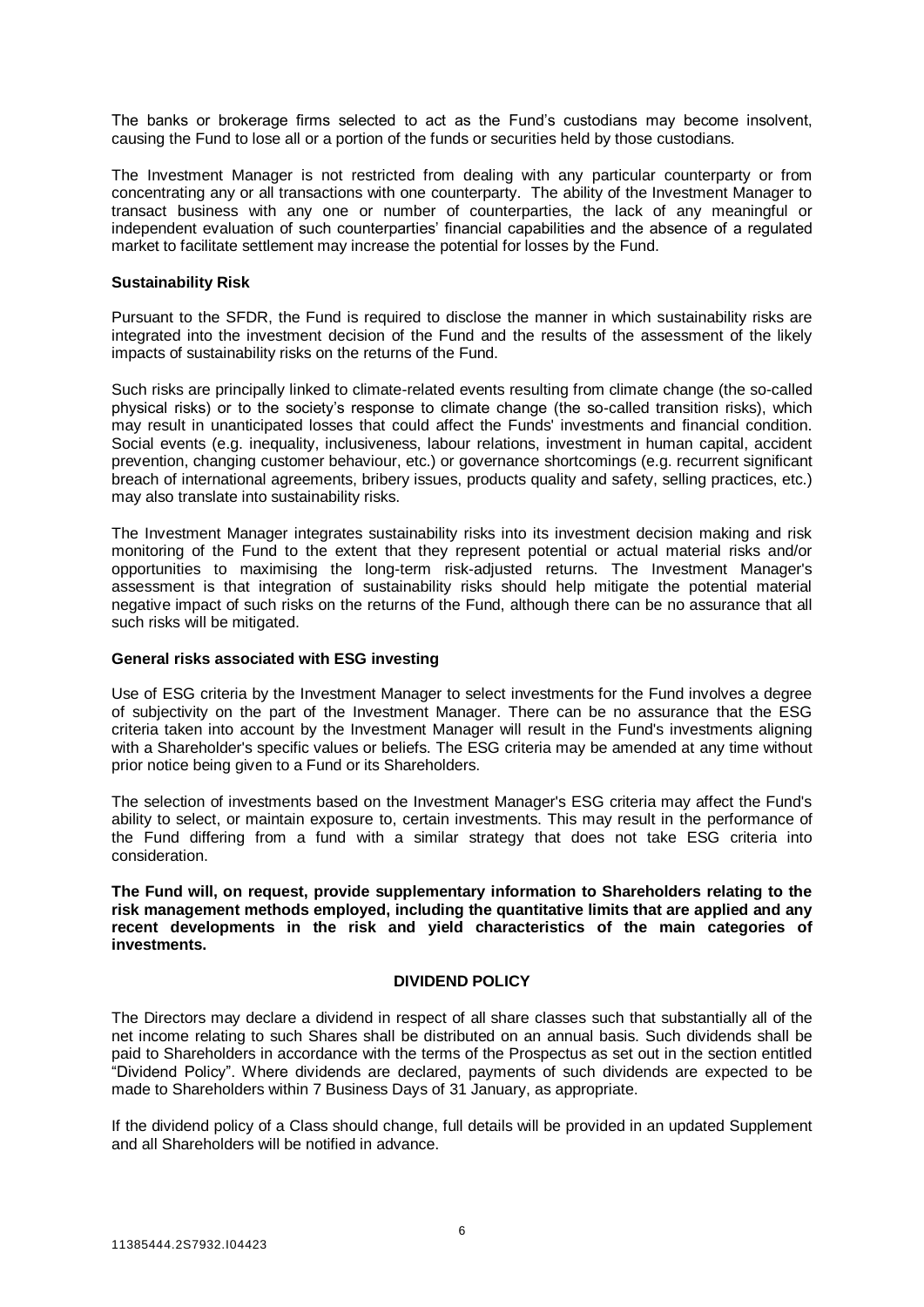## **INVESTMENT MANAGER**

<span id="page-8-0"></span>The ICAV has appointed Sprucegrove Investment Management Ltd. as Investment Manager to the Fund (the "**Investment Manager**"). The Investment Manager is a corporation incorporated under the laws of the Province of Ontario with its principal office at 181 University Avenue, Suite 1300, Toronto, Ontario, Canada, M5H 3M7. The Investment Manager is registered as an investment adviser under the U.S. Investment Advisers Act of 1940, and as an investment fund manager and portfolio manager with the Ontario Securities Commission. As of December 31, 2018, the Investment Manager had approximately €11,264,409,000 in assets under management.

The Investment Manager is responsible for the discretionary investment activities and also provides management support services to the Fund.

The Investment Management Agreement dated 12 April, 2019 between the ICAV and the Investment Manager provides that the appointment of the Investment Manager will continue unless and until terminated by either party giving to the other not less than 90 days' written notice although in certain circumstances, as set out in the Investment Management Agreement, the Investment Management Agreement may be terminated forthwith by notice in writing by either party to the other. The Investment Management Agreement contains certain indemnities payable out of the assets of the relevant Fund in favour of the Investment Manager which are restricted to exclude matters resulting from the fraud, wilful default or gross negligence of the Investment Manager in the performance or non-performance of its obligations and duties.

The Investment Management Agreement contains limited recourse provisions under which the recourse against the ICAV of the Investment Manager in respect of any claims arising under or in relation to the Investment Management Agreement is expressed to be limited to the Fund established in respect of the Shares to which such claims relate.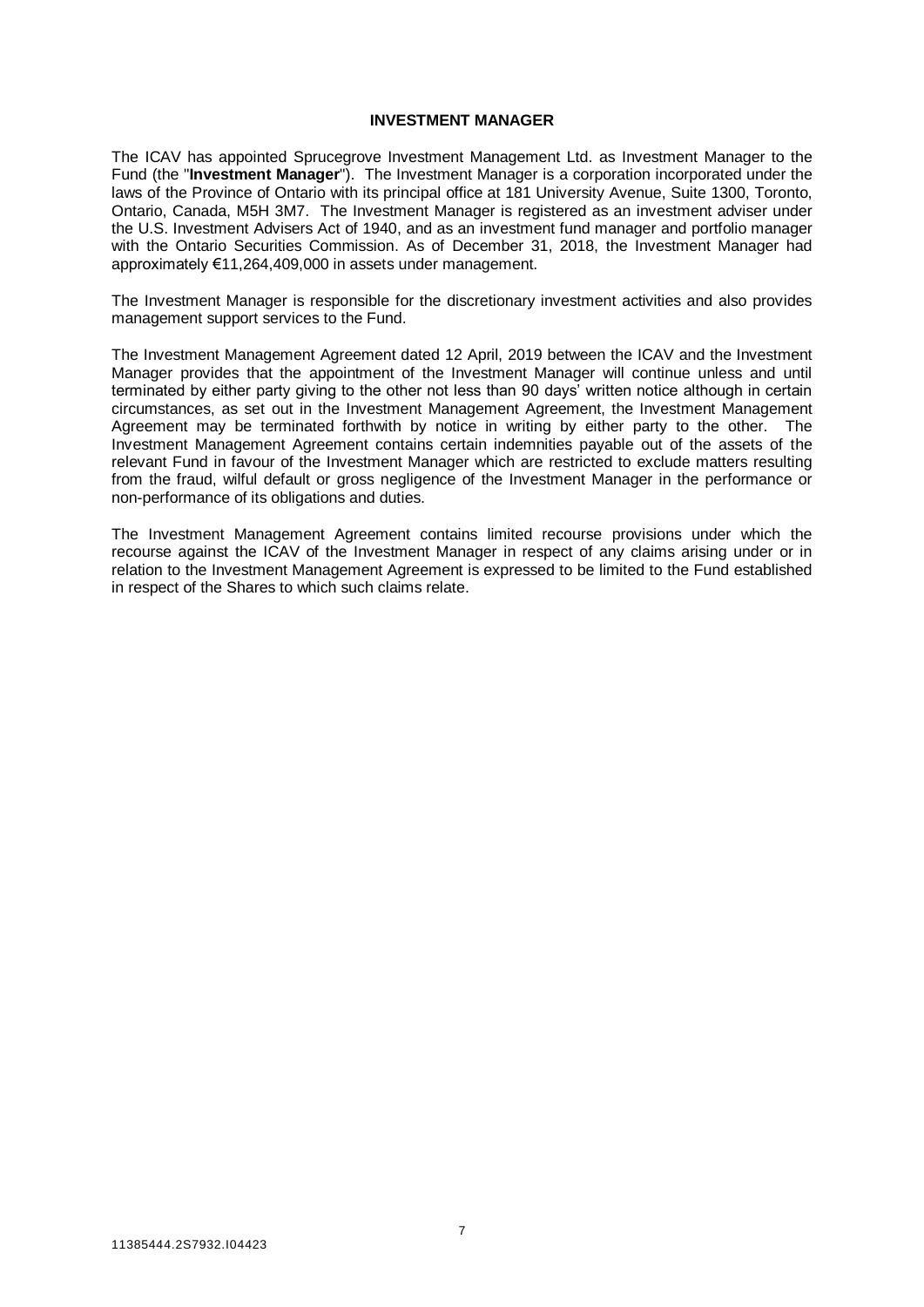# **KEY INFORMATION FOR SUBSCRIBING AND REDEEMING**

<span id="page-9-0"></span>Classes

| Classes      | Currency   | Minimum Initial Subscription |
|--------------|------------|------------------------------|
| A EUR        | <b>EUR</b> | €5,000,000                   |
| <b>B EUR</b> | <b>EUR</b> | €15,000,000                  |
| C EUR        | <b>EUR</b> | €50,000,000                  |
| D EUR        | <b>EUR</b> | €100,000,000                 |
| E EUR        | <b>EUR</b> | €400,000,000                 |
| F EUR*       | <b>EUR</b> | €20,000,000                  |
| A GBP        | <b>GBP</b> | £5,000,000                   |
| <b>B GBP</b> | <b>GBP</b> | £15,000,000                  |
| C GBP        | <b>GBP</b> | £50,000,000                  |
| D GBP        | <b>GBP</b> | £100,000,000                 |
| $E$ GBP      | <b>GBP</b> | £400,000,000                 |
| F GBP*       | <b>GBP</b> | £20,000,000                  |
| A USD        | <b>USD</b> | \$5,000,000                  |
| <b>BUSD</b>  | <b>USD</b> | \$15,000,000                 |
| C USD        | <b>USD</b> | \$50,000,000                 |
| D USD        | <b>USD</b> | \$100,000,000                |
| E USD        | <b>USD</b> | \$400,000,000                |
| F USD*       | <b>USD</b> | \$20,000,000                 |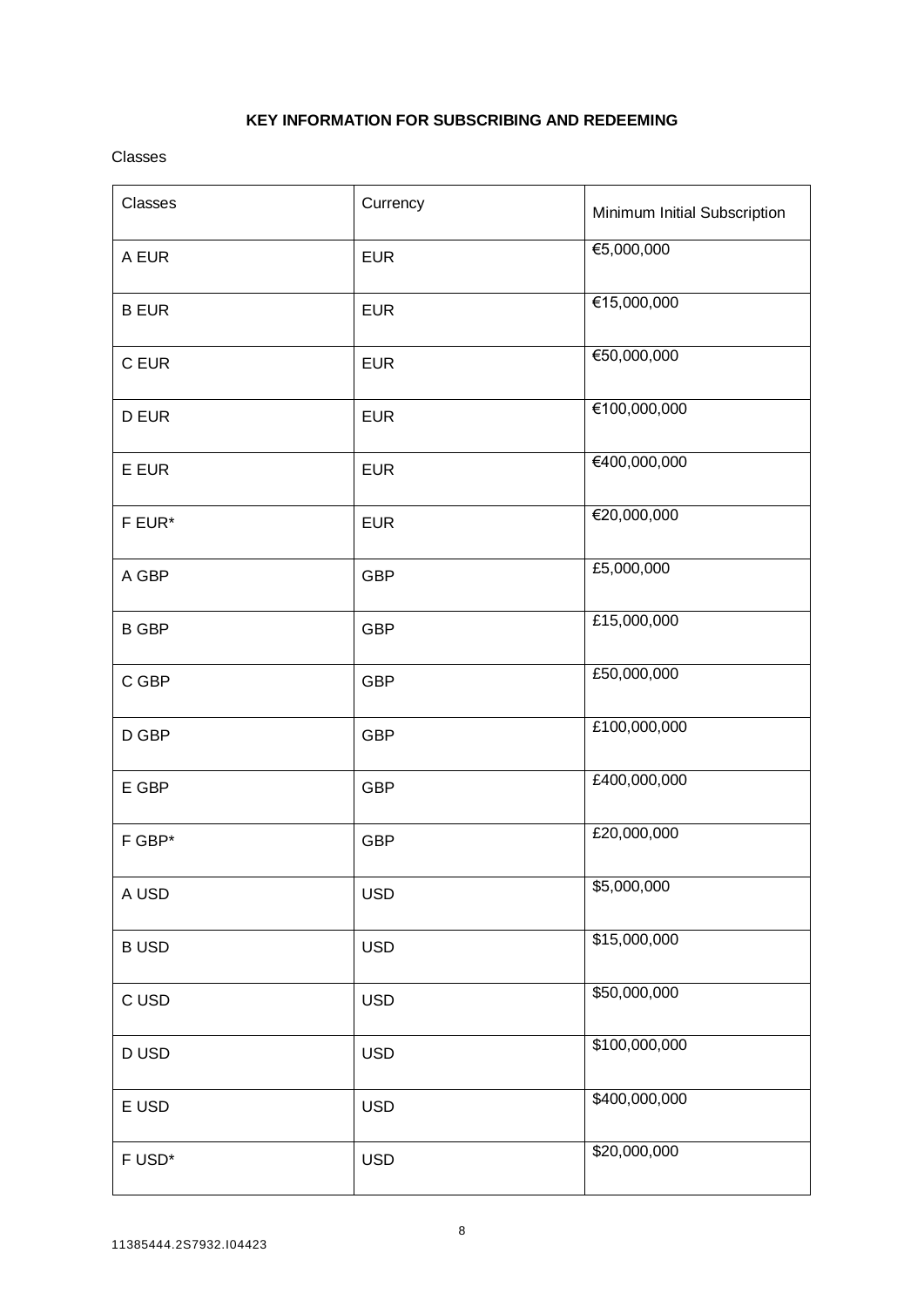The creation of further Share Classes, which may be hedged or non-hedged, must be notified to, and cleared, in advance with the Central Bank.

\*The Directors shall close the Class F to further subscriptions 12 months after the Initial Offer Period begins. Existing investors in Class F may continue to subscribe for new shares in Class F after the 12 months have lapsed. The 12 months may be extended up to 24 months at the discretion of the **Directors** 

#### **Details of minimum investments**

The Classes are available to Shareholders who make an initial investment as disclosed in the table above or such other amounts as the Directors may from time to time determine. The Directors may, at their discretion, accept minimum initial investments which do not meet the relevant threshold.

#### **Base Currency**

The Base Currency of the Fund is USD.

#### **Initial Issue Price**

The Initial Issue Price per Share for each Class will be \$10,  $\epsilon$ 10 or £10 as applicable based on the currency of each Class.

#### **Initial Offer Period**

The Initial Offer Period for all Classes shall be the period from 9:00 am (Irish time) on 6 January 2021 and ending at 5:00 pm (Irish time) on 3 June 2021 or such shorter or longer period as any one Director may decide in accordance with the Central Bank's requirements.

#### **Business Day**

Any day other than a Saturday or Sunday on which commercial banks are open for business in New York, United States of America and Dublin, Ireland (and in any other financial centre that the Directors may determine, and notify in advance to Shareholders, to be relevant for the operations of the Fund).

#### **Dealing Day**

Each Thursday of every week, or if such day is not a Business Day, the following Business Day, with the exception of the last week of each calendar month in which case the Dealing Day will be the last Business Day of the month, and such additional Business Day(s) as the Directors may determine and notify in advance to Shareholders.

#### **Dealing Deadline**

The Dealing Deadline is 3:00pm (Irish time) five (5) Business Days prior to the relevant Dealing Day or such other times as the Directors may determine and notify in advance to Shareholders. The Directors may agree to accept applications after the Dealing Deadline, only in exceptional circumstances, provided such applications are received before the first asset of the Fund is valued with respect to the relevant Valuation Point for the relevant Dealing Day.

#### **Valuation Point**

The Valuation Point shall be the close of business in the relevant market on each Dealing Day, being the time at which the latest available closing prices on relevant stock exchanges or markets are used for the purpose of the valuation of assets and liabilities of the Fund (or such other time as the Directors may in their discretion determine). For the avoidance of doubt, the Valuation Point for a particular Dealing Day shall not be before the Dealing Deadline relevant to such Dealing Day.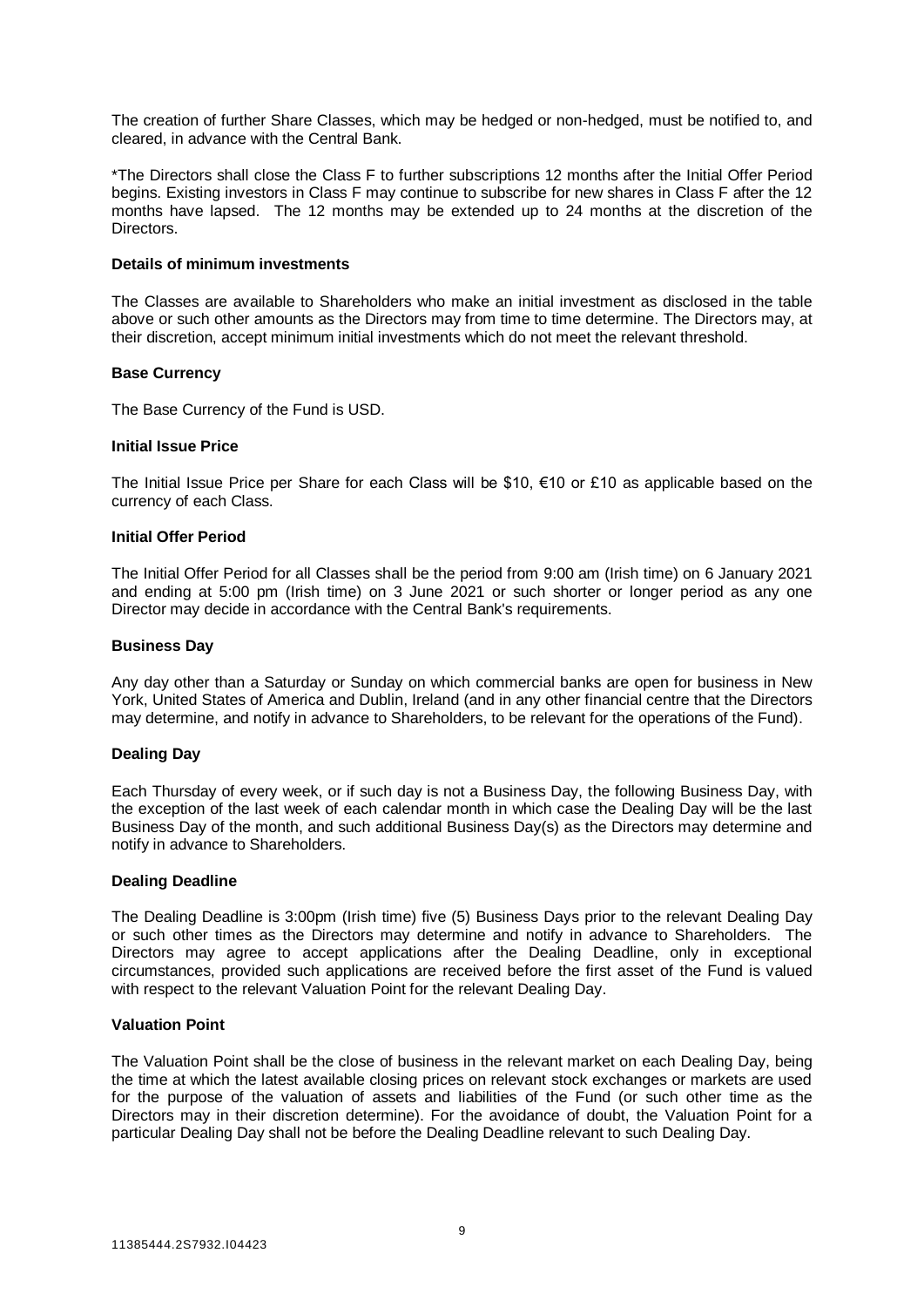#### **Settlement Date**

Subscriptions will not be processed until the original Account Opening Form and all required identity verification documents (and all supporting documentation) have been received and verified by the Administrator. Upon receipt of your account number from the Administrator subscription monies should be paid to the Subscription/Redemptions Account specified in the Subscription Form (or such other account specified by the Administrator) so as to be received in cleared funds by no later than the two (2) Business Day following the Dealing Day or such later time as the directors may agree from time to time.

Monies in the Subscription/Redemptions Account will become the property of the Fund upon receipt and during the period between receipt of subscription monies and the Dealing Day on which Shares are issued, investors will be treated as unsecured creditors of the Fund. Investors' attention is drawn to the risk factor under the heading "*Subscriptions/Redemptions Account Risk*" as set out in the Prospectus.

If payment in full and/or a properly completed Account Opening form and all required identity verification documents (and all supporting documentation) have not been received by the relevant times stipulated above, the application to subscribe may be refused, or in the event of non-clearance of funds, the allotment of Shares made in respect of such application may, at the discretion of the Directors, be cancelled, or, alternatively, the Directors may treat the application as an application for such number of Shares as may be purchased with such payment on the Dealing Day next following receipt of payment in full of cleared funds or a properly completed Account Opening Form and all required identity verification documentation (and all supporting documentation).

Payment of redemption monies will normally be made by electronic transfer to the account of record of the redeeming Shareholder within five (5) Business Days of the relevant Dealing Day but in any event payment will not exceed ten (10) Business Days from the Dealing Deadline.

The Administrator may refuse to pay or delay payment of redemption proceeds where the requisite information for verification purposes has not been produced by a Shareholder. During this time, any such redemption proceeds will be held in the Subscriptions/Redemptions Account and shall remain an asset of the Fund. During this period, the Shareholder will rank as an unsecured creditor of the Fund until such time as the Administrator is satisfied that its anti-money-laundering procedures have been fully complied with, following which redemption proceeds will be released to the relevant Shareholder. Accordingly, Shareholders are advised to promptly provide the ICAV or the Administrator (as appropriate) with all documentation requested to reduce the risk in this scenario.

# **Anti-Dilution Levy**

The Anti-Dilution Levy will be charged in circumstances where the Directors believe it is necessary to prevent an adverse effect on the value of the assets of the Fund and is most likely to arise if there is a subscription or redemption equal to or greater than 10% of the Net Asset Value of the Fund on any one Dealing Day. Shareholders will be notified if an Anti-Dilution Levy is applicable to their proposed subscription or redemption on any Dealing Day. Any such Anti-Dilution Levy shall be retained for the benefit of the Fund and the Directors reserve the right to waive such Anti-Dilution Levy at any time

After the close of the Initial Offer Period, the Directors may, in calculating the subscription price or redemption price, when there are net subscriptions or net repurchases of Shares on a Dealing Day, adjust the subscription value or redemption value by adding or deducting (as applicable) an Anti-Dilution Levy of up to 0.5% to cover the costs of acquiring or selling investments (including any dealing spreads and commissions) and to preserve the value of the Fund. The Directors may adjust the value of the Anti-Dilution Levy to ensure it accurately reflects the costs to the Fund.

# <span id="page-11-0"></span>**How to Subscribe For Shares**

Requests for the subscription for Shares should be made in accordance with the provisions set out in the section entitled Subscription for Shares in the Prospectus.

#### <span id="page-11-1"></span>**How to Repurchase Shares**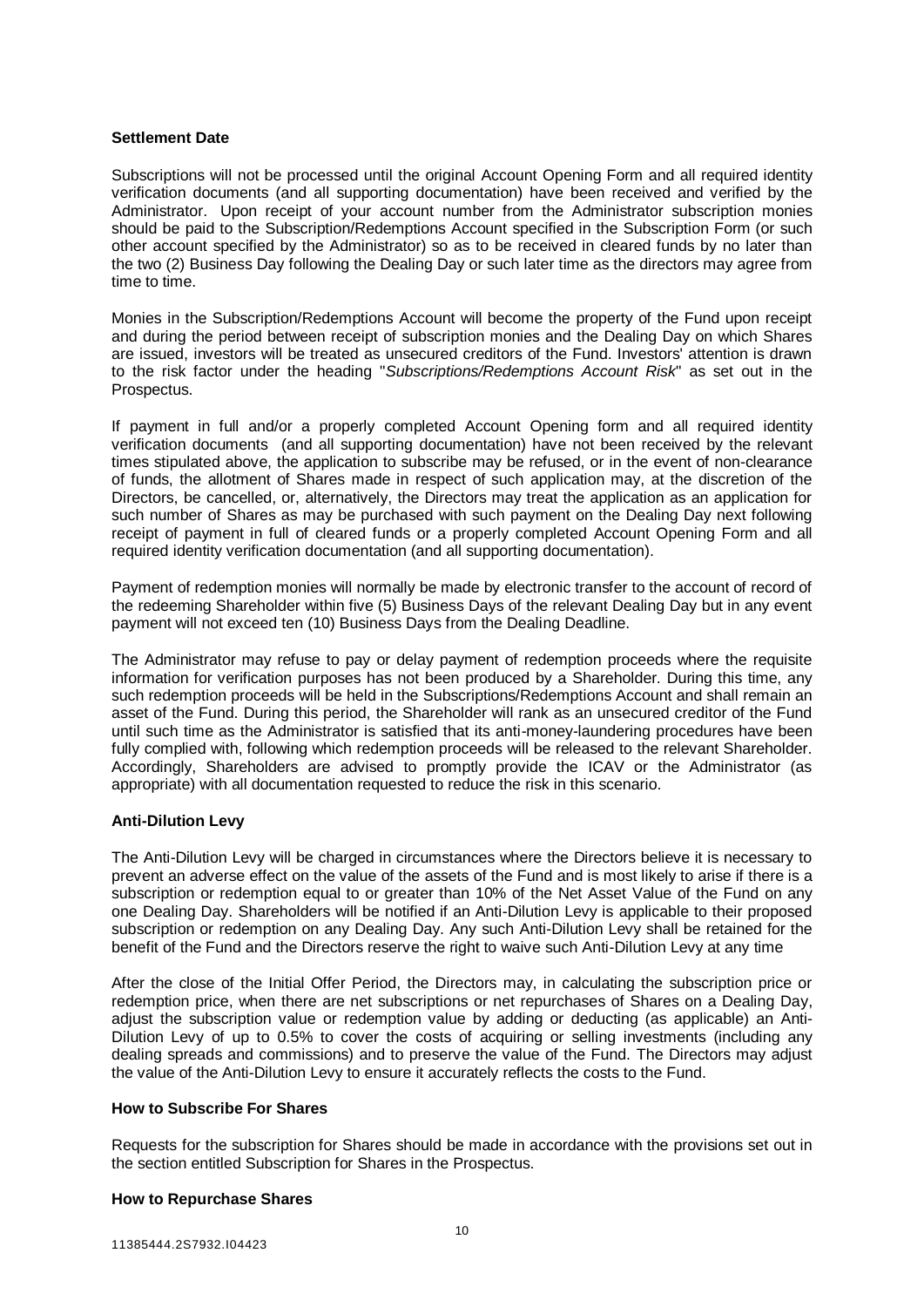Requests for the repurchase of shares should be made in accordance with the provisions set out in the section entitled "Repurchase of Shares" in the Prospectus.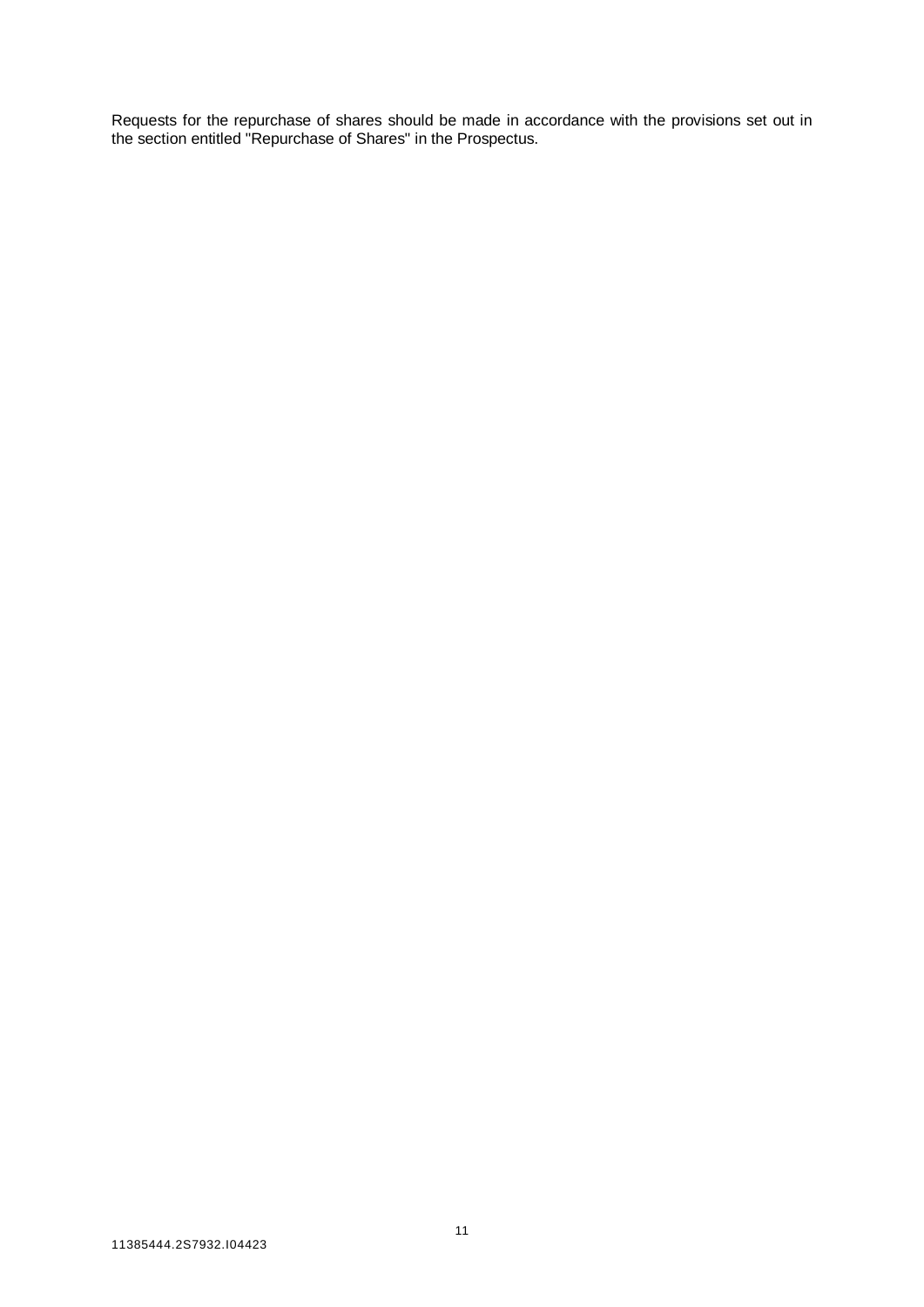# **FEES AND EXPENSES**

<span id="page-13-0"></span>The fees payable by the Fund are currently as set out below.

#### **Investment Management Fee**

Under the provisions of the Investment Management Agreement, the ICAV will pay the Investment Manager the fees set out below accrued monthly and payable quarterly in arrears.

The Investment Manager shall also be entitled to be repaid out of the assets of the Fund all costs, expenses, outgoings and liabilities reasonably and properly incurred by or on behalf of the Investment Manager on behalf of the Fund.

| <b>Share Class</b> | Maximum Investment Management Fee |
|--------------------|-----------------------------------|
| Class A            | 0.70% of NAV                      |
| Class B            | 0.60% of NAV                      |
| Class C            | 0.55% of NAV                      |
| Class D            | 0.35% of NAV                      |
| Class E            | 0.25% of NAV                      |
| Class F            | 0.25% of NAV                      |

# **Voluntary Expense Cap**

In addition to the Investment Management Fees, the following fees, costs and expenses (together, the "**Operating Expenses**") shall be paid out of the assets of the Fund: the fees of the Administrator and the Depositary (as outlined in the below paragraphs), Distributor fees, the relevant portion of the Director's fees, administrative expenses of the Fund, the regulatory levy of the Fund, ESG advisory expenses, registration costs and other administrative expenses. Other than the Investment Management Fee, the Investment Manager will bear any Operating Expenses that affect the Net Asset Value of the Fund, where such Operating Expenses exceed a cap of 0.20% per annum of the Net Asset Value of the Fund, or such lesser amount as may be determined by the Investment Manager in its sole discretion (the "**Cap**"). Where the Cap is exceeded, the Fund may offset any or all of the Investment Management Fee due against any such Operating Expenses. Where the Cap is not exceeded the Operating Expenses will be paid out of the assets of the Fund.

# **Administration Fees**

The Administrator will be entitled to receive out of the assets of the Fund an annual fee accrued daily and payable quarterly in arrears, which will not exceed 0.06% of the net assets of the Fund (plus VAT, if any). The Administrator Fees are subject to an annual minimum fee of €40,000 together with transfer agency fees and financial reporting fees which will be charged at normal commercial rates and its reasonable costs and expenses incurred by the Administrator in the performance of its duties as Administrator of the Fund and as agreed compensation for any additional services. These fees shall accrue and be calculated on each Dealing Day and shall be payable quarterly in arrears. For the avoidance of doubt, the Administrator Fees are included in the Operating Expenses outlined above.

#### **Depositary Fees**

The Depositary will be entitled to receive out of the assets of the Fund an annual fee, accrued daily and payable quarterly in arrears, which will not exceed 0.025% of the net assets of the Fund. The Depositary Fees are subject to an annual minimum fee of €10,000 together with sub custody fees which will be charged at normal commercial rates and its reasonable costs and expenses incurred by